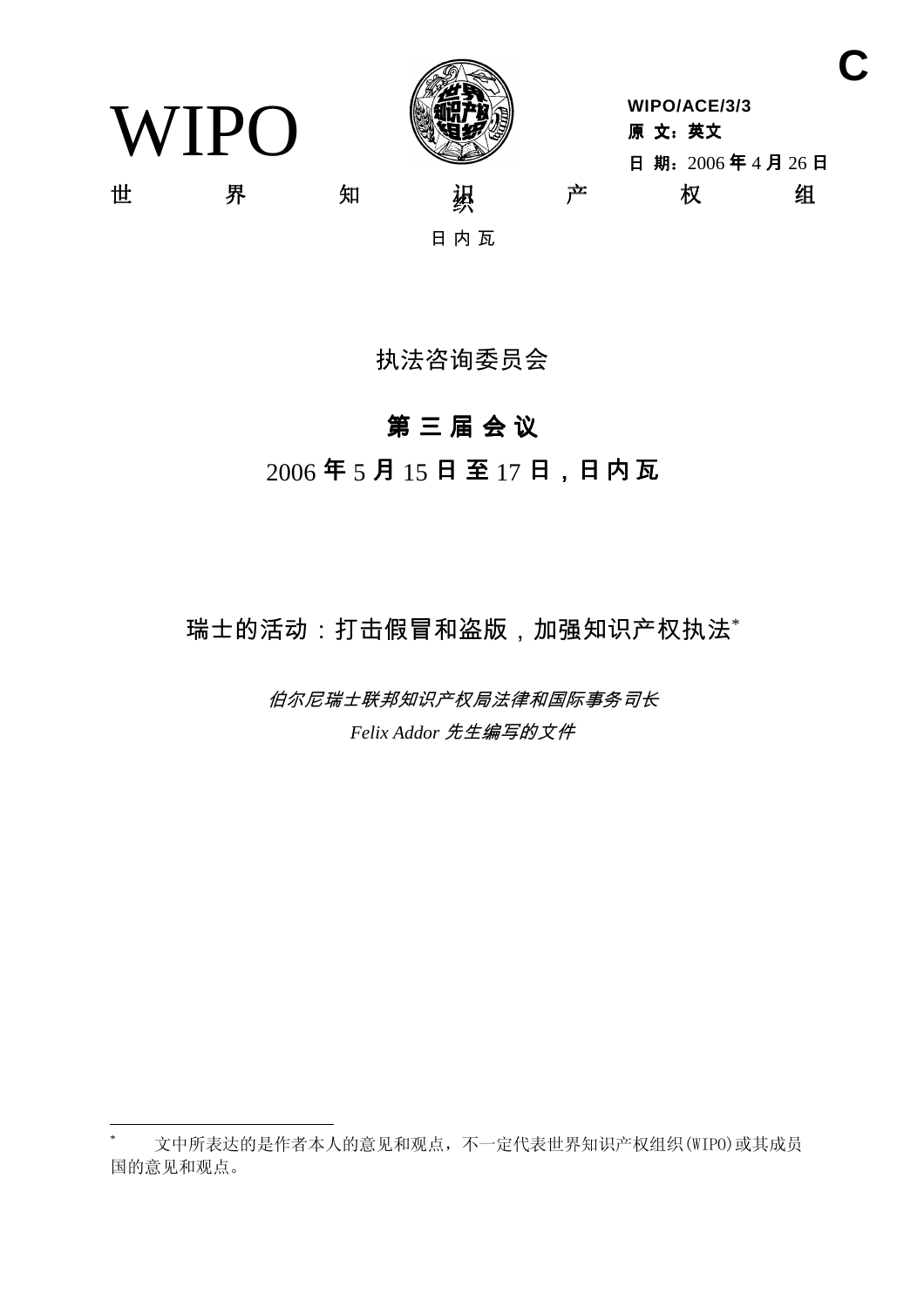# WIPO/ACE/3/3

瑞士的活动: 打击假冒和盗版, 加强知识产权执法

# 内容概要

|          | 2.<br>3.<br>3.1 结                                                       |  |
|----------|-------------------------------------------------------------------------|--|
| $\Box$ . |                                                                         |  |
|          | 6.                                                                      |  |
| $\equiv$ |                                                                         |  |
|          | 7.<br>7.1 UN/ECE 保护和落实知识产权促进投资问题咨询小组  12<br>7.2 双边自由贸易协定对加强知识产权执法的作用 12 |  |
|          |                                                                         |  |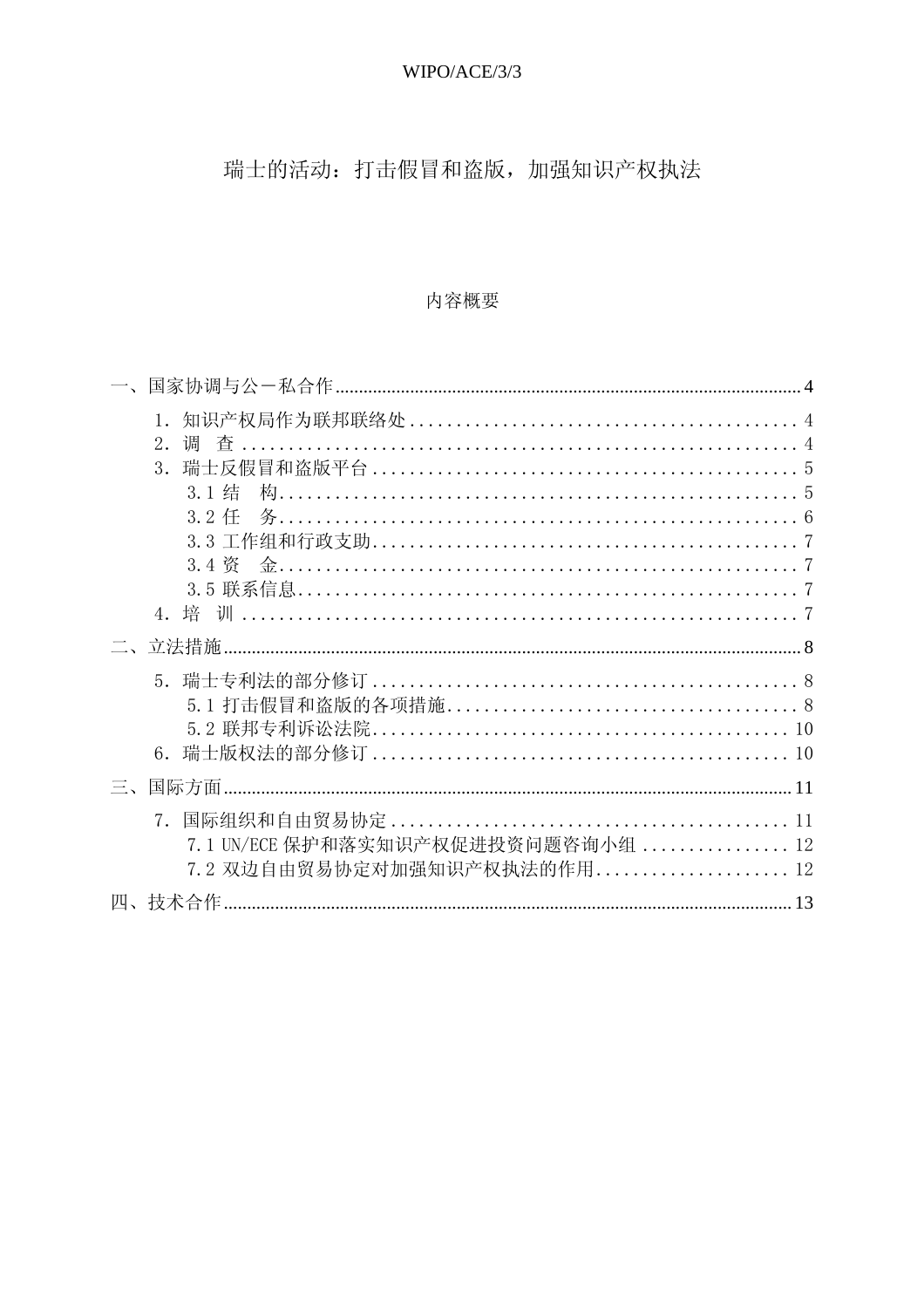#### 瑞士的活动:打击假冒和盗版, 加强知识产权执法

导言

瑞士联邦知识产权局(下称"我局")是负责瑞士所有知识产权事务的机构<sup>1</sup>。其 工作之一是打造一个权利执法与打击假冒和盗版的法律框架, 使权利人拥有保护自己 的权利免受假冒的有效手段。

瑞士在 1995 年加入 WTO 时,对国家立法进行了调整,使之符合关于知识产权保 护和执法的 TRIPS 协定 ("TRIPS 协定") 所规定的义务。从当时起, 瑞士知识产权 执法的立法框架得到了进一步发展, 实行了许多新规定, 其中包括关于海关措施的规 定。瑞士有保护知识产权的悠久传统,目前对知识产权的保护已高于 TRIPS 协定所设 定的最低标准。

在国家一级作出这些努力的同时, 全球假冒和盗版产品的数量也在继续增加, 其 中许多与有组织犯罪有关。瑞士联邦海关总署的统计数据证实了这种趋势: 2002 年, 海关官员介入了 69 起涉嫌商标或版权侵权的案件。2003 年为 212 起, 2004 年这一数 字增至 495 起。从 1995 年至 2004 年, 瑞士海关在边境截获的假冒和盗版商品的市值 增加了100 倍。

瑞士正在对假冒和盗版行为进行积极的打击,并致力于几个方面的有效执法: 在 国家一级,正在加强产业界和政府之间的协调,提高公众对这一问题的认识,同时进 一步加强有关的监管框架。在国际一级,瑞士正在双边关系和国际组织的框架内促进 打击假冒和盗版行为的有效措施,并参加了一些有关的技术合作计划。本文概述了瑞 士在打击假冒和盗版方面的各项努力。

关于我局法律地位的额外信息, 请参见 http://www.ige.ch/E/institut/i10.shtm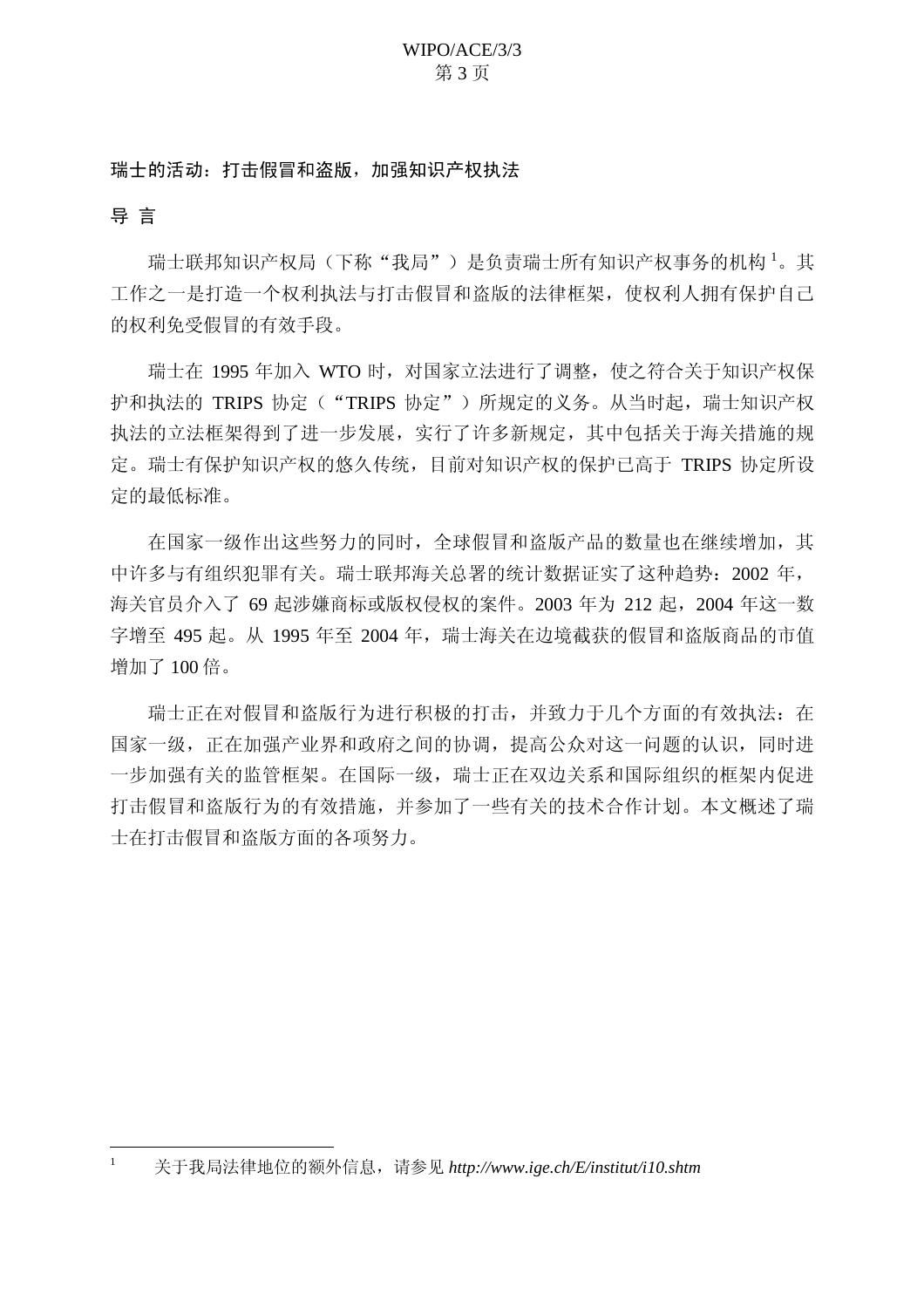WIPO/ACE/3/3 第4页

<span id="page-3-0"></span>一、国家协调与公一私合作

#### <u>】,知识产权局作为联邦联络处</u>

作为联邦机构, 我局通过在国内和国外推动适当的知识产权保护和有效执法的各 种工作,代表并促进瑞士的利益。瑞士与欧盟及其成员国,如法国、英国和意大利, 或美国一样, 也对这种不断增长的非法活动作出了反应: 自2004年以来, 我局一直在 发挥与打击假冒和盗版有关问题的全国联络处的作用。其作用是协调我局涉及假冒和 盗版的工作,并密切关注这种现象的发展。我局还同受假冒和盗版行为影响的行业进 行密切合作, 保证瑞士在执法和预防方面的利益在国家和国际上被有计划地纳入有关 机构和组织。

## 2. 调查

在作为全国打击假冒和盗版联络处所开展的工作中, 我局于 2004 年春季进行了一 项调杳。调杳的目的是评价瑞士企业和在瑞士有经营活动的外国企业在国家和国际上 受假冒和盗版影响的程度。瑞士工业并未幸免于假冒和盗版的后果。在作出答复的 72 家企业中, 64%称受到了假冒和盗版的影响, 54%说它们在过去 12 个月内直接遭遇了 自己的产品受到假冒和/或盗版的具体案例。

答复者尤其受到欧洲和亚洲市场上商标和外观设计假冒者的影响: 作出答复的企 业中, 79%受到商标假冒的影响, 66%受到外观设计假冒的影响。54%的答复者称受到 版权盗版的影响, 50%报告其产地标记受到假冒。与之形成对比的是, 仅有 29%的答 复者称受专利保护的产品遭到了假冒和盗版。根据相关企业提供的信息,瑞士企业或 在瑞士有经营活动的外国企业所生产产品的假冒品或未经授权的仿制品分布于欧盟/瑞 士和亚洲的各个市场。东欧市场也受到影响。应当指出,未在假冒产品或未经授权的 仿制品的产地和销售地之间作出区分。这些产品是否确系在所述地区生产, 或者仅仅 被出口至这些地区, 还是作为转运商品过境, 尚需进一步澄清。

调查显示,食品工业、奢侈品工业和烟草工业尤其受到假冒和盗版行为的负面影 响。食品工业尤其受到欧盟(和瑞士)假冒商标和产地标记的影响。在奢侈品工业, 商标侵权则最为常见。人们特别指出, 在欧盟/瑞士和美国/加拿大这些利润丰厚的市场 上,假冒商标产品的问题尤为突出。在奢侈品工业中,制表业尤其受到商标和产地标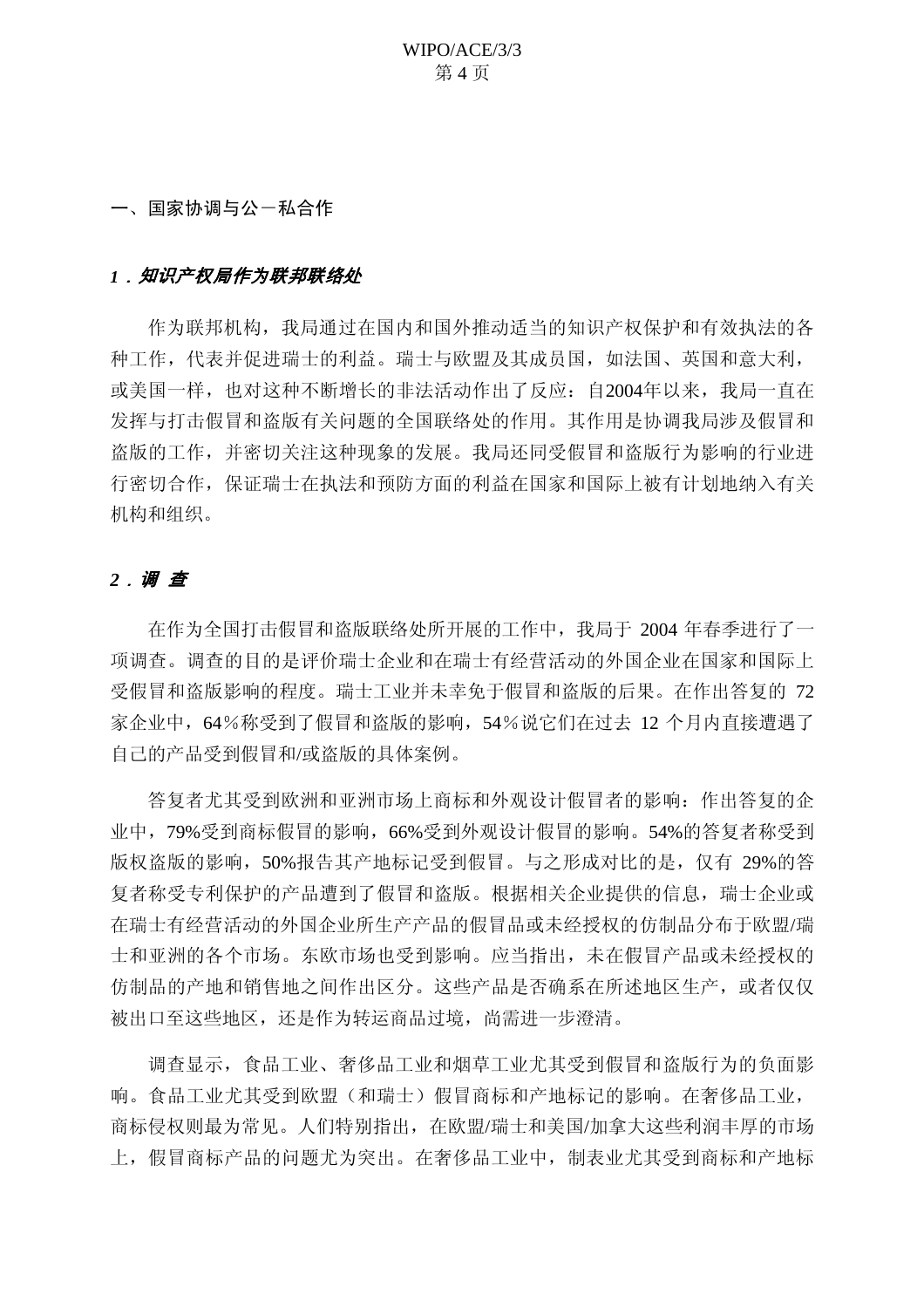第5页

<span id="page-4-0"></span>记侵权的严重影响。最后, 烟草工业最近遭受的商标、版权和外观设计侵权数量逐渐 增多。对调查的答复还显示,很难估算因原始产品受到假冒和盗版所遭受的损失,其 原因尤其是因为很难评估产品或企业声誉遭受的损失以及因此而损失的销售额。损失 数额根据企业或代表企业的行业协会的规模大小而有所不同,从数万瑞士法郎直至制 表业每年8 亿瑞士法郎的损失不等

调查结果还为改进现有打击假冒和盗版的措施以及制定新措施提供了思路。只有 优化现有的司法和体制性手段,发展新的有效措施,才能对这一问题进行持久的打 击, 知识产权执法才能得到改善。调查中的一个问题是, 答复者认为哪些具体措施有 助于加强打击假冒和/或盗版的工作或提供一种更为有效的途径。人们认为较有前途的 措施包括, 加强对知识产权执法部门(海关、警察和司法部门) 的培训, 以及提高公 众意识,例如组织宣传活动。颁布新的立法(主要是加强刑事制裁),加强各部门之 间的信息交换, 以及采取更为有效的边境措施, 也被认为十分重要。调查还询问答复 者, 是否欢迎建立一支由行政机关和受该问题影响的企业以及贸易和工业界的其他利 益攸关者组成的工作队。受假冒和盗版影响的企业中, 76%表示有意积极参加这种小 组的工作。

#### 3*﹐瑞士反假冒和盗版平台*

根据在这项调查中所表达的需要,我局和产业界的代表就与这种问题作斗争的方 法进行了广泛的讨论, 认为需要采取一种经协调的跨部门方针。为此, ICC 瑞士(国 际商会国家委员会)和我局建立了一个由有关产业部门和相关政府部门的代表组成的 反假冒和盗版平台。瑞士反假冒和盗版平台于 2005 年 7 月 4 日成立。

### 瑞士反假冒和盗版平台的任务

通过积极开展提高认识活动, 强化私营和公共部门之间以及这些部门内部的协调 与合作, 对假冒和盗版行为进行有力的长期打击。

3.1 结构

瑞士反假冒和盗版平台的结构:

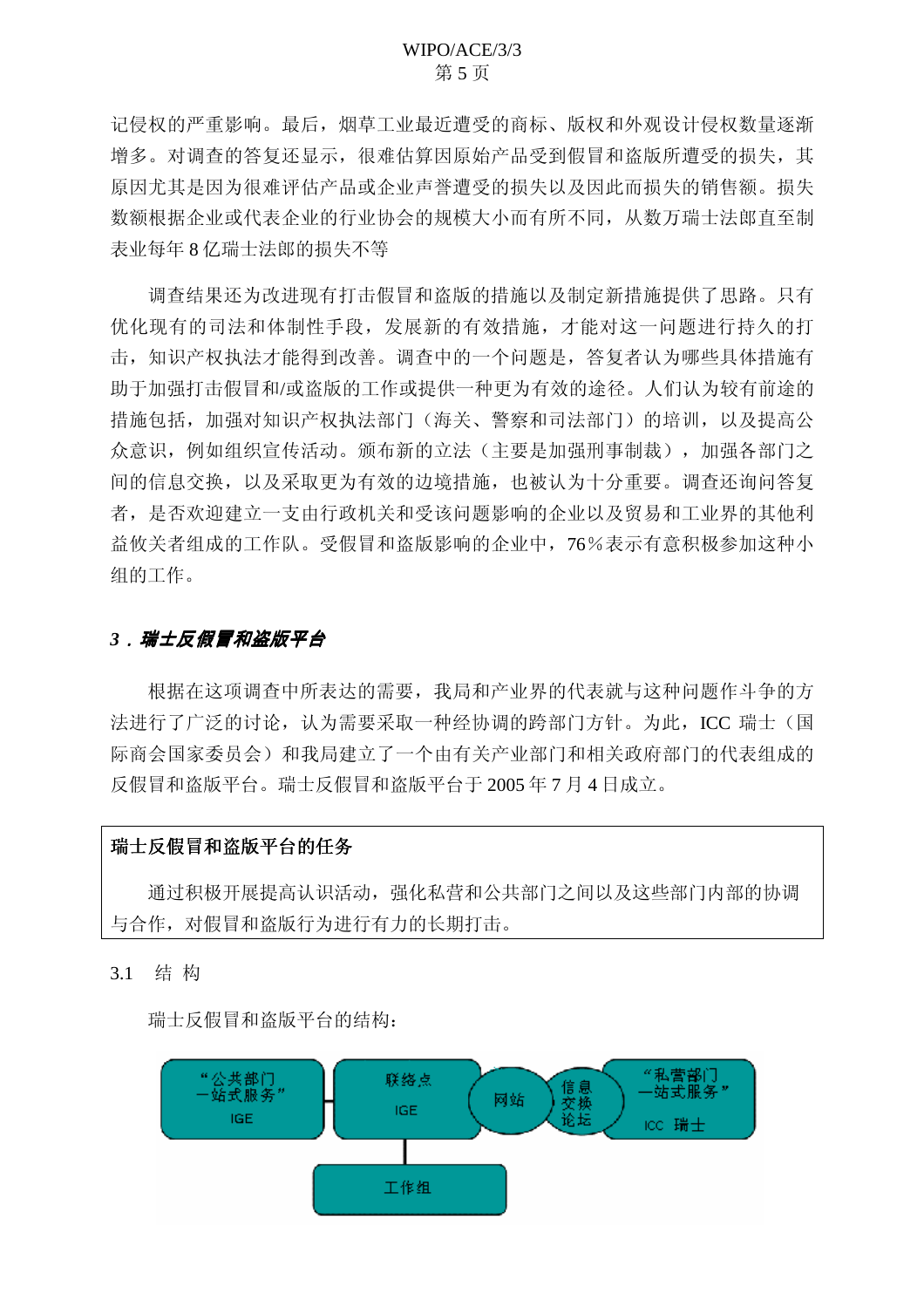<span id="page-5-0"></span>反假冒和盗版联络点由我局管理。该联络点为公众服务, 负责维护瑞士反假冒和 盗版平台网站,同时作为工作组秘书处的所在地。

我局还负责管理"公共部门一站式服务",并作为联络点和有关政府部门之间的 联系渠道。

"私营部门一站式服务"由 ICC 瑞士负责管理。它的作用是作为联络点和受假冒 与盗版行为影响的商业和贸易组织之间的联系渠道。它直接与电子信息交换论坛联 系。

工作组由商业界和政府的代表组成。该组负责行动计划的制定和落实,并可组建 临时项目组。

3.2 任务

瑞士反假冒和盗版平台有三项主要仟务:

a) 协调

"公共部门一站式服务"协调有关的政府机构, "私营部门一站式服务"协调企 业和瑞士的贸易组织。工作组负责政府部门和瑞士企业之间的协调和信息交流。此 外,它还对成员关于瑞士立法、国际条约谈判、执法或教育活动及其他倡议的建议和 请求采取后续行动。

b) 信息汇集

"私营部门一站式服务"负责维护电子信息交换论坛,该论坛由各种企业和贸易 组织成员提供信息。该论坛所含的信息和文献类型的例子有,组成信息网络的国内和 国外联系人的详情、经验报告以及实际案例或战略。信息交换论坛可通过密码访问。 目前正在对论坛的结构进行最后调整。

瑞士反假冒和盗版平台的联络点服务于一般公众。此外,它负责瑞士反假冒和盗 版平台网站上涉及该平台的任务、结构和组成以及假冒和盗版程度和后果的信息。该 网站拟于 2006年下半年发布。

c) 提高认识和教育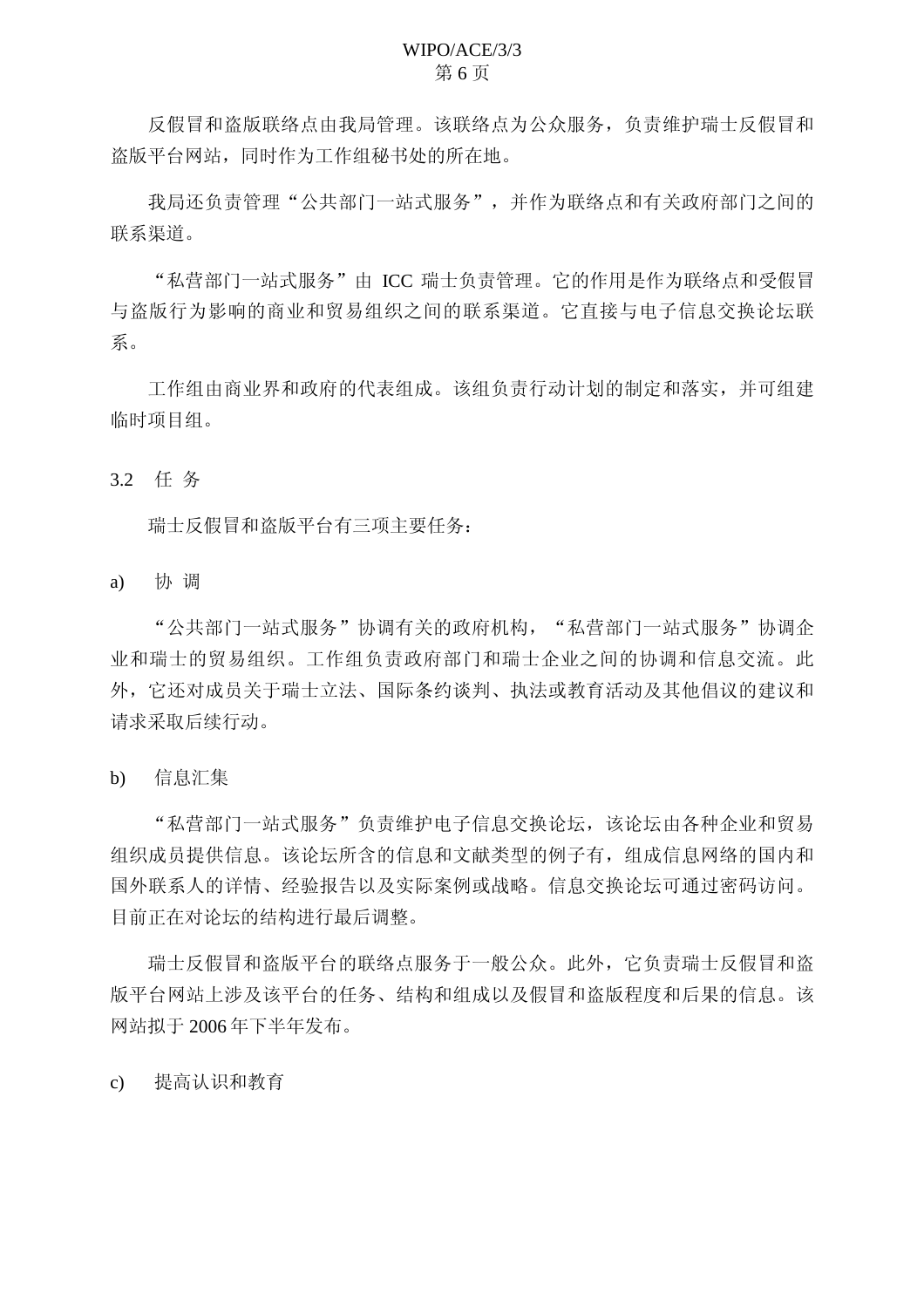#### WIPO/ACE/3/3 第7页

<span id="page-6-0"></span>工作组负责行动计划的制定和落实。工作组的目标是为提高认识活动制定一项经 协调的跨部门行动计划。一个项目小组目前正在起草该行动计划基本概念的提案。该 提案将于 2006 年初夏提交给工作组。

工作组可以为特别项目成立临时委员会。

3.3 工作组和行政支助

工作组由产业部门(协会、企业和组织)和政府机构的代表组成。被代表的产业 部门有食品、制药、奢侈品、音乐、软件和烟草行业等。派代表参加工作组的政府机 构有瑞士联邦海关总署、联邦警察局、Swissmedic(瑞士医疗产品管理局)、联邦外交 部、联邦消费者事务局、瑞士联邦公共卫生局和瑞士国家经济事务秘书处。该组由瑞 士联邦知识产权局担任主席。

工作组由联络点提供行政支助。联络点为工作组的秘书处。

3.4 资金

我局为网站和联络点供资,并提供必要的有关工作人员。此外,我局负责管理 "公共部门一站式服务"。信息交换论坛由私营部门供资。ICC 瑞士负责管理"私营 部门一站式服务",并提供必要的人员。ICC 瑞士可以收取使用费。工作组成员必须 承担自己的费用。

在活动计划范ြ所以开展的活动和各项目分别按照行动计划中列明的方式或由各项 目的预算供资。如果某个项目未被列入行动计划, 则必须经过工作组的授权才能得到 瑞士反假冒和盗版平台的支持。此外, 必须取得资助组织代表的一致同意。

3.5 联系信息

| <b>Swiss Anti-Counterfeiting and Piracy Platform</b> | 电话: +41 (0)31 325 21 00   |
|------------------------------------------------------|---------------------------|
| Einsteinstrasse 2                                    | 传真: +41 (0)31 325 22 00   |
| CH - 3003 Berne                                      | 电子邮件: info@stop-piracy.ch |
| Switzerland 瑞士                                       |                           |

信息交换论坛: 成员可访问。 网站: www.stop-piracy.ch, 正在建设。

4. 培训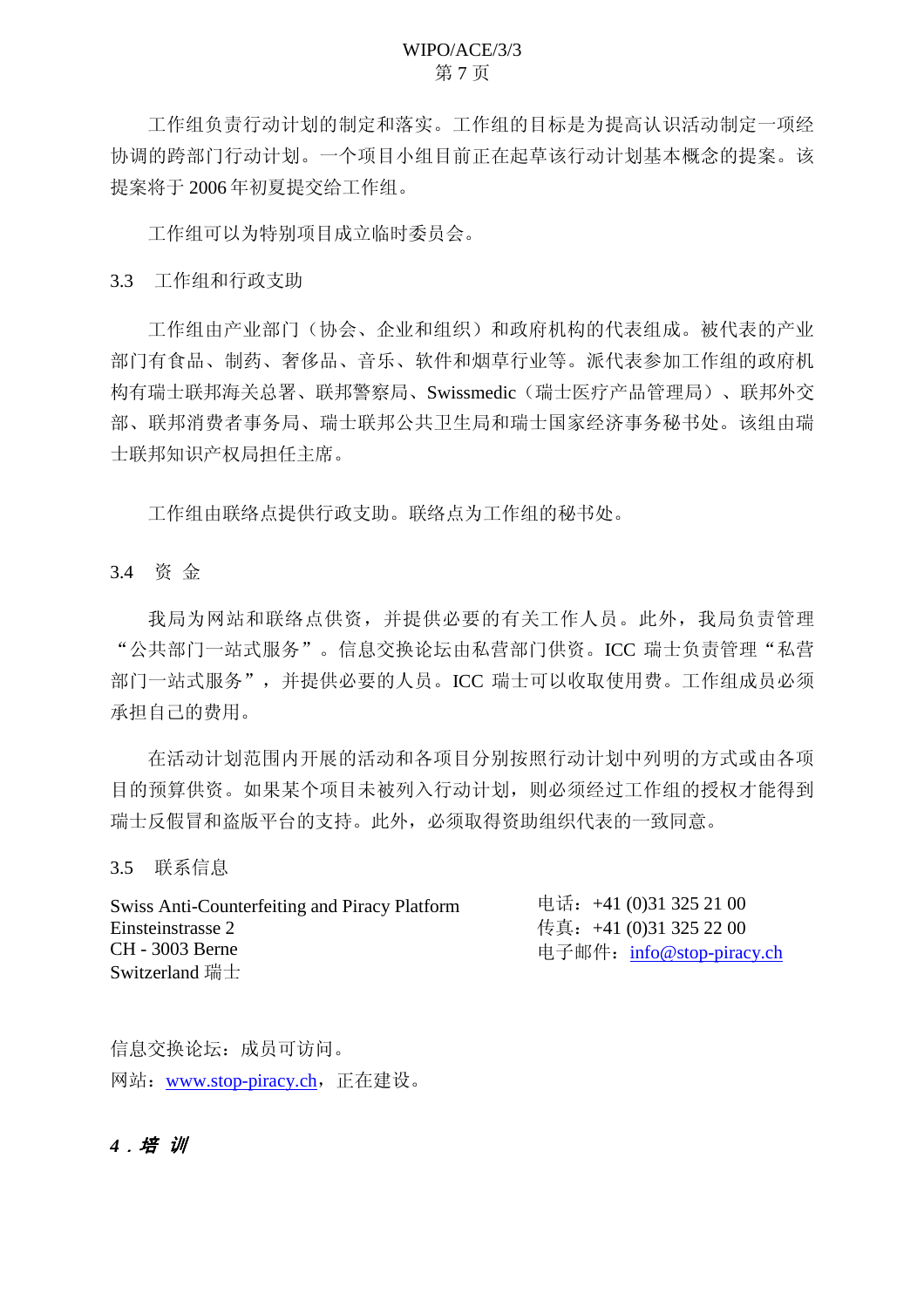<span id="page-7-0"></span>除了发挥国家协调者的作用以及同私营部门的合作之外,我局还努力使一般公 众,特别是年轻人和企业了解假冒和盗版问题。本局组织关于假冒和盗版的特别培训 活动,作为为初创企业和中小型企业开办的知识产权执法讲座的组成部分。除了关于 商标侵权的培训之外, 还涉及关于当前技术发展的各个方面或复制、下载和数字权利 管理等方面的问题。我局最近举办的专题讨论会之一于 2004年6月 24 日和 25 日在卢 寒恩举行, 题目是"数字权利管理: 收费协会的终结?"。

从 2005年 12 月至 2006年 2 月, 我局在伯尔尼、巴塞尔、日内瓦、卢塞恩和苏黎 世的实用艺术学校举办了多场研讨会, 重点是提高人们对假冒和盗版各方面问题及其 对未来作者和创作人群影响的认识。

2006 年 3 月, 我局接待了来自日内瓦"伏尔泰学院"的学生, 共同讨论假冒和盗 版问题。学生们研究了假冒和盗版现象、其经济和社会影响以及海关当局的责任和作 用。执法机构之间合作的必要性也是讨论的一个重要方面。有了初次的积极经验之 后, 我局计划加强在假冒和盗版问题领域的培训活动。

#### 二、立法措施

我局作为联邦知识产权机构, 还负责起草各项知识产权法律(《联邦知识产权局 地位和任务联邦法》(IGEG)第 2 条第 1 款 a 项) 。目前, 各项旨在加强打击假冒和盗 版行为的立法措施正在瑞士议会接收审议。

#### 5 瑞士专利法的部分修订

对专利法进行此次部分修正的核心, 是为生物技术发明规定适当和有效的专利保 护。但是, 此次修订还包括其他重要立法目的, 例如改进专利领域的司法。由于这些 项目的重要性和紧迫性各异, 联邦委员会于 2005 年 3 月决定分阶段推动各部分项目的 进展。在第一阶段, 2005 年 5 月向议会提交了两份涉及欧洲专利制度的协定。在第二 阶段,关于此次修订实质性部分的立法案,除其他外包括打击假冒和盗版的各项措 施,于 2005 年 11 月被提交给议会。在专利法修订的第三也是最后一个阶段, 将对涉 及司法的各项提案进行讨论。

#### 5.1 打击假冒和盗版的各项措施

2005年11月对专利法进行部分修订时,关于打击假冒和盗版额外措施的提案与关 于生物技术发明专利的建议一同被提交给议会。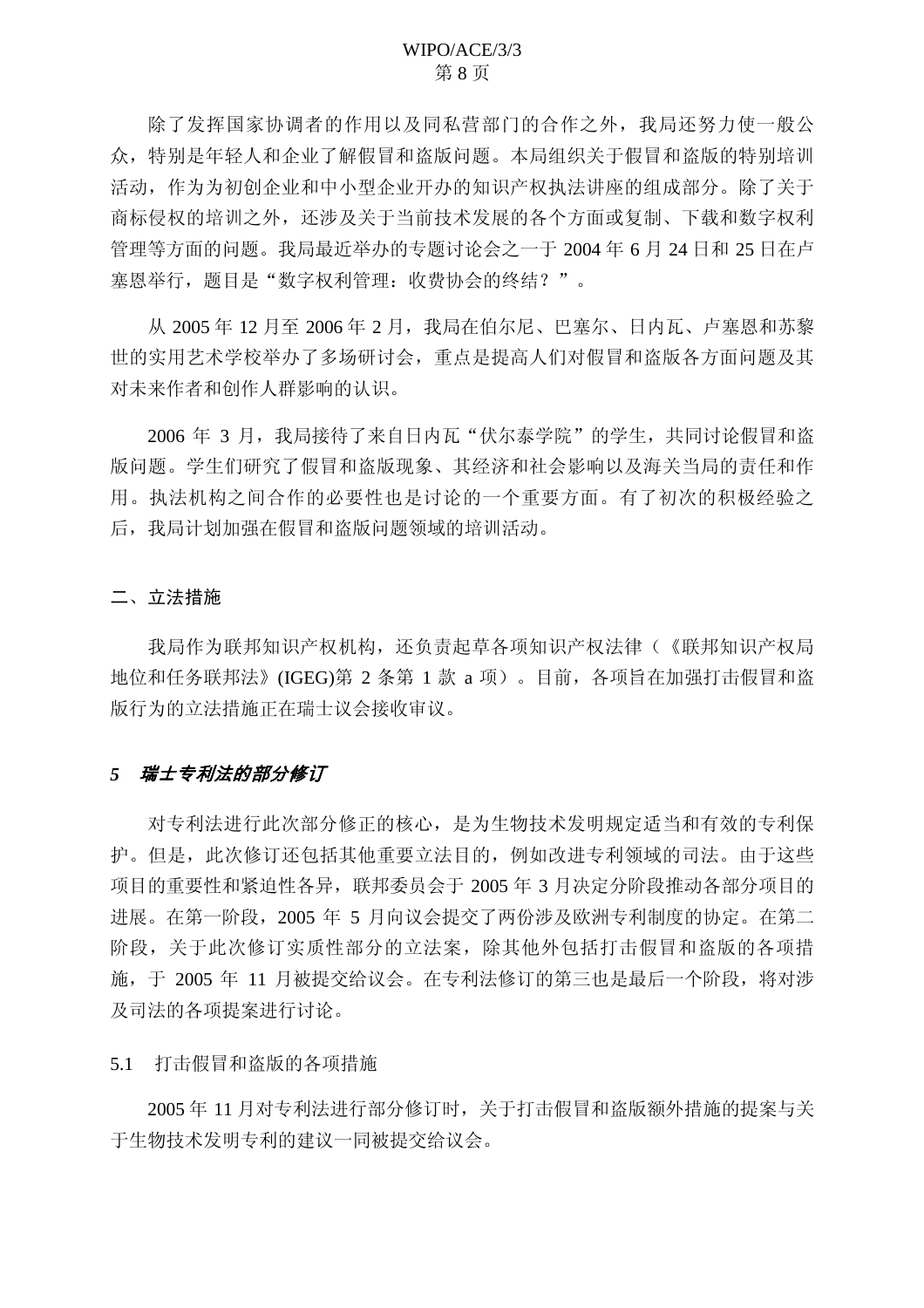由于瑞士知识产权立法是在不同时期制定的,因此反映了不同的发展水平,尤其 是在执法领域: 例如, 专利法的核心要素是在 1950 年代制定的, 而外观设计法在不到 四年之前刚得到全面修订。海关部门的海关援助以及权利人除禁止假冒和盗版商品进 出口之外可禁止其过境的权利等执法措施相对较新,未包含在较老的法律中。

对原始商品的假冒和盗版问题, 近年来在瑞士变得日益重要。联邦知识产权局在 2004 年进行的调查显示, 瑞士企业也受到这一趋势的严重影响。为逆转这种趋势, 瑞 士政府决定进一步强化目前的执法和边境措施,以便应对这一挑战。打击假冒和盗版 的有效措施具有多方面的重要意义: 一方面, 需要采取强有力的措施, 在盗版商品通 过边境时将其从流通中排除。另一方面,需要在司法层面上采取适当的知识产权执法 法律措施,以便权利人可以成功地对抗假冒者和其他将假冒商品投入流通的第三方。 最后, 还要对过境的假冒和盗版商品进行持续拦截, 以避免瑞士成为盗版商品的中转 国。

通过此次专利法修订, 将为所有知识产权法律引入有效的海关援助和边境措施。 此外, 权利人将有权要求提供被扣押商品的样本, 以确定其是否确系盗版品。此外将 规定销毁非法货物的简易程序, 使权利人无须为了将盗版商品永久排除在流通之外而 被迫采取旷日持久、费用高昂的民事或刑事诉讼。专利权人的专有权被扩大到包括商 品的"转运"。

商业化盗版是一种以相对较低的风险获得巨额利润的犯罪。因此, 威慑性制裁措 施是有效打击假冒和盗版的一个关键因素。另外, 商业化盗版正在越来越多地作为有 组织犯罪活动出现。为了更有效、更坚决地进行打击,惩治此类商业规模犯罪活动的 制裁措施将在所有知识产权法律中得到进一步加强, 尤其是通过提高罚金数额。

假冒和盗版是一种跨边境现象。盗版商品不仅仅以大宗货运的形式入境,还越来 越多地出现在个人行李中。受商标和外观设计保护的产品尤其如此。截至目前,瑞士 知识产权法尚未规定针对个人为私人(即非商业)用途进口假冒和盗版商品的措施。 在这种情况下,即使单独个案造成的损失可能微乎其微,但其总额相加起来却很重 大。此外,无法保证这些商品停留在私人手中,而不最终出现在瑞士市场上。另外, 个人使用也刺激了盗版产品的供与求。虽然根据专利和版权法,个人使用例外(例如 为学习或培训目的)在某些具体条件下被视为是适当的,但根据商标和外观设计法, 并不能主张类似的利益。因此, 在修订专利法时, 提议对商标和外观设计法进行修 正, 使权利人在商业化制作的侵权商品即使被声称用于个人用途时, 也有权禁止其进 口、出口和转运。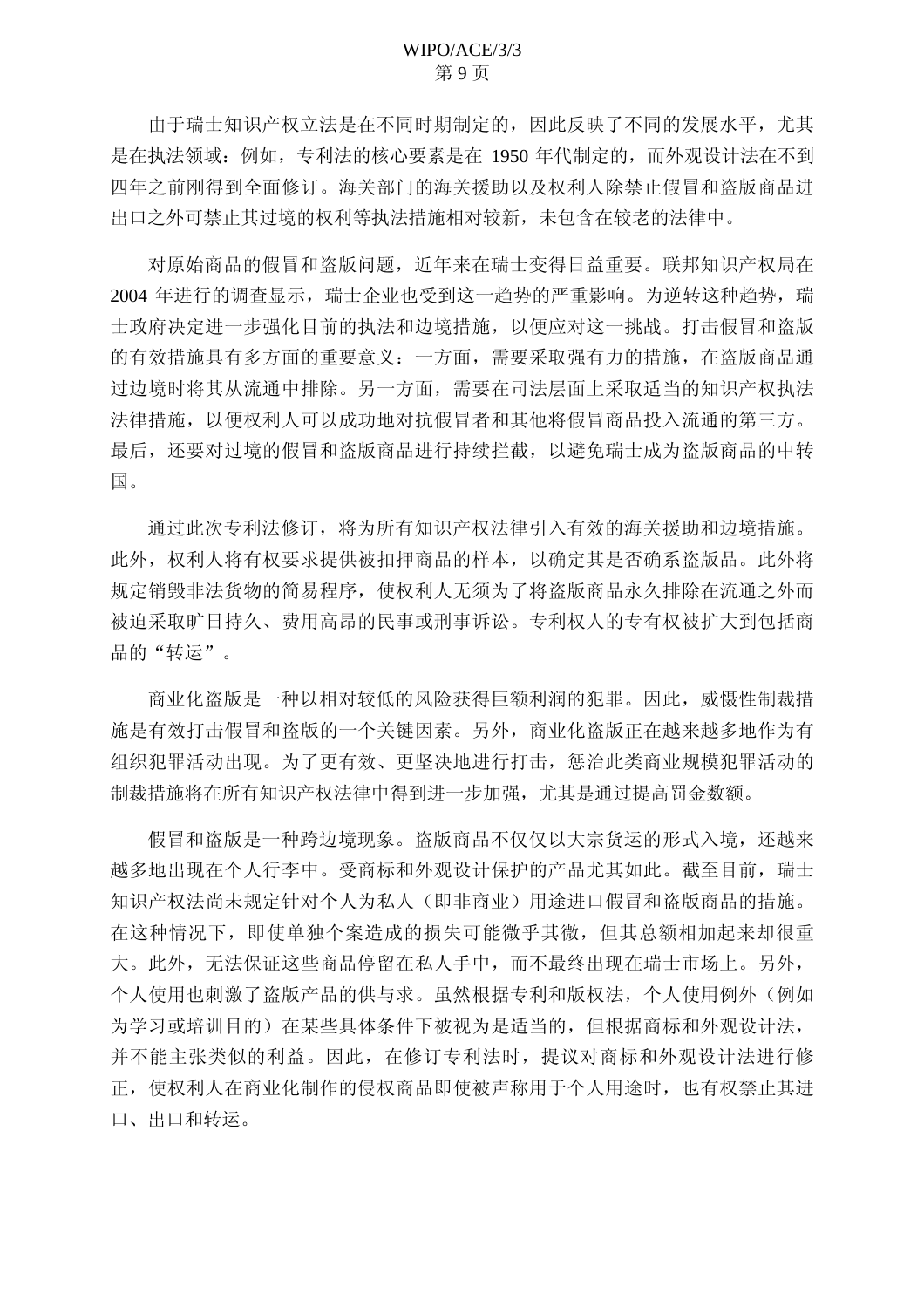## WIPO/ACE/3/3 第10页

<span id="page-9-0"></span>为了实施在法院更有效打击假冒和盗版行为的措施, 瑞士法律将授予权利人获取 侵权商品发送人名称和地址、来源地、数量及收货人等信息的权利。最后, 一项关于 州法院法律判决的全面通知义务,将确保联邦知识产权局可以收集必要的数据和信息 并对其进行分析, 以便在国内和国际上有效地针对具体问题打击假冒和盗版活动。

5.2 联邦专利诉讼法院

除了加强针对假冒和盗版行为的立法保护, 还需要规定适当的诉讼程序, 确保法 院能够进行高效、优质的知识产权执法和对复杂案件的管理。瑞士政府在这方面的目 标是审查简化和加快法院专利诉讼的措施,并在 2006 年年底之前决定如何采取进一步 措施。

专利法是一个非常复杂的领域,要求具有广泛的知识和多年的经验。然而,由于 现有审判规则的规定,专利法诉讼往往在缺乏专利法实践经验的州法院进行。出现这 种情况的原因, 是瑞士专利诉讼案件的数量相对较低, 使各州法院无法在法律的这一 特殊和技术领域积累必要的经验和诀窍。

在关于专利法部分修订的磋商讲程期间,已经提出建立一个联邦一审专利法院的 设想, 作为改进专利诉讼一种可能措施。根据这种建议, 将成立一个国家一审特别法 院取代众多州法院, 享有审判专利侵权和专利有效性的专属权力。专利民事诉讼的数 量相对较低,该法院的规模因此相对较小,但这并不一定是一种缺点;相反这将使该 法院结构灵活, 节省行政费用。例如, 可将该法院附属于现有司法体制, 以便发挥协 同作用,并保持费用的低水平。该法院应由接受过司法以及技术问题培训的法官组 成, 在征聘时应注重其经证明的专利法知识、技术知识和语言能力。

瑞士工业和金额界长期以来一直要求成立专业化的专利诉讼法院,这种观点现在 还得到了议会议员的支持。组建单一的专业化联邦法院将改善目前的情况。由于配备 了合格的法官,将确保建立全面和高质量的审判制度,足以胜任技术性和复杂性越来 越强的专利法领域。由于专业化法院突出重点,因此法官可以在专利法方面积累必要 的经验, 必将能对复杂专利案件进行高效与合格的处理。对专利诉讼有效性的这种改 进,可能在中、长期使瑞士的案件数量增加。可能出现这种情况的原因是,专利诉讼 参与人目前仍倾向于寻找瑞士以外的专业化法院,即使一方当事人是瑞士人。因此, 建议采取的措施不仅能够使仅瑞士专利权人受益, 还将使临近国家的专利权人受益。

#### **6**﹐瑞士版权法的部分修订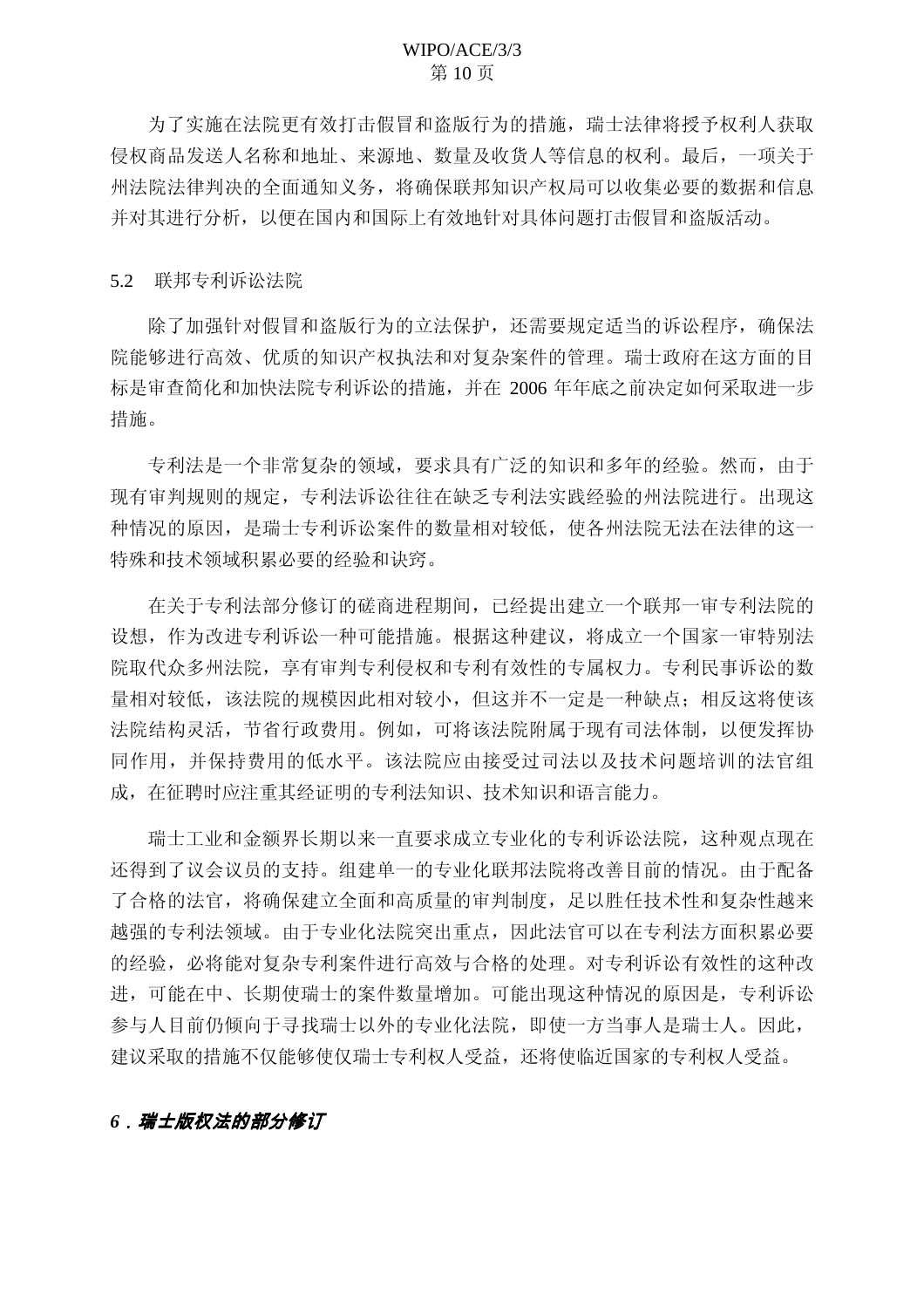<span id="page-10-0"></span>瑞士版权法目前正在进行部分修订。虽然该法较新(当前版本制订于1992年), 但仍然需要进行一些必要的调整, 使之符合 WIPO 因特网条约设定的标准。瑞士政府 在 2006 年 3 月 10 日的会议上, 核准了关于批准 WIPO 因特网条约的立法案以及对版 权法的部分修订,并提交议会辩论。预计修正案将于2008年1月1日生效。

此次修订的突出特点有: 对技术措施的保护, 承认艺术家的精神权和艺术家、制 作者和广播组织的向公众提供权。由于作者的专有权具有全面的包容性,不限于为特 定用途专门罗列的排他权, 因此作者已经享有这种权利。

关于对技术措施的保护,一般禁止规避接入控制。控制内容存取的技术措施,已 经受到刑法典中一条保护电子商务的规定的保护。拟议的修正包括禁止规避版权控制 措施。对版权控制措施的保护不具有全面的包容性: 如果规避行为的目的是根据强制 许可使用作品, 则通过为其规定明确的"合理使用"抗辩理由, 试图以数量有限的强 制许可来对版权控制措施的保护进行调和,以维护某些公共利益。另外,在冲突发生 时, 将由一个调解小组来尝试在使用者及消费者与使用技术措施的权利人之间达成友 好解决。拟议的修正还禁止制作或提供用于规避那些阻止接入或防止复制的技术措施 的技术、产品、服务等。

未经许可的对等网络由于明显侵犯了向公众提供权(已承认版权人享有这种权 利),因此是非法的。

我局确信,根据因特网的要求对法律进行调整至关重要,但仅这样还不够,还需 要对公众进行持续教育。公众必须了解版权,了解在一般情况下对作品的任何使用均 需要授权。为此,我局同相关利益团体合作,使用英文、法文、意大利文和德文编写 了一本卡通插图手册, 用日常语言对版权进行了解释。该手册将免费散发, 也可从网 站下载(网站地址: [www.swiss-copyright.ch](http://www.swiss-copyright.ch/)), 该网站还含有关于版权的其他信息和 一个反盗版游戏。该手册在我局组织、由高级政府官员和相关利益团体代表参加的一 个大型新闻发布会上被推出。参加发布会的有瑞士所有有关媒体企业的记者, 普遍认 为发布会取得了成功。

三、国际方面

#### 7. 国际组织和自由贸易协定

作为负责知识产权的联邦机构,我局在涉及知识产权的国际组织中代表瑞士  $IGEG$  第2条第1款d 项和e 项)。我局向双边伙伴和世界知识产权组织(WIPO)与世 界贸易组织(WTO)等国际机构反映瑞士在执法和降低假冒和盗版方面的关注和利益。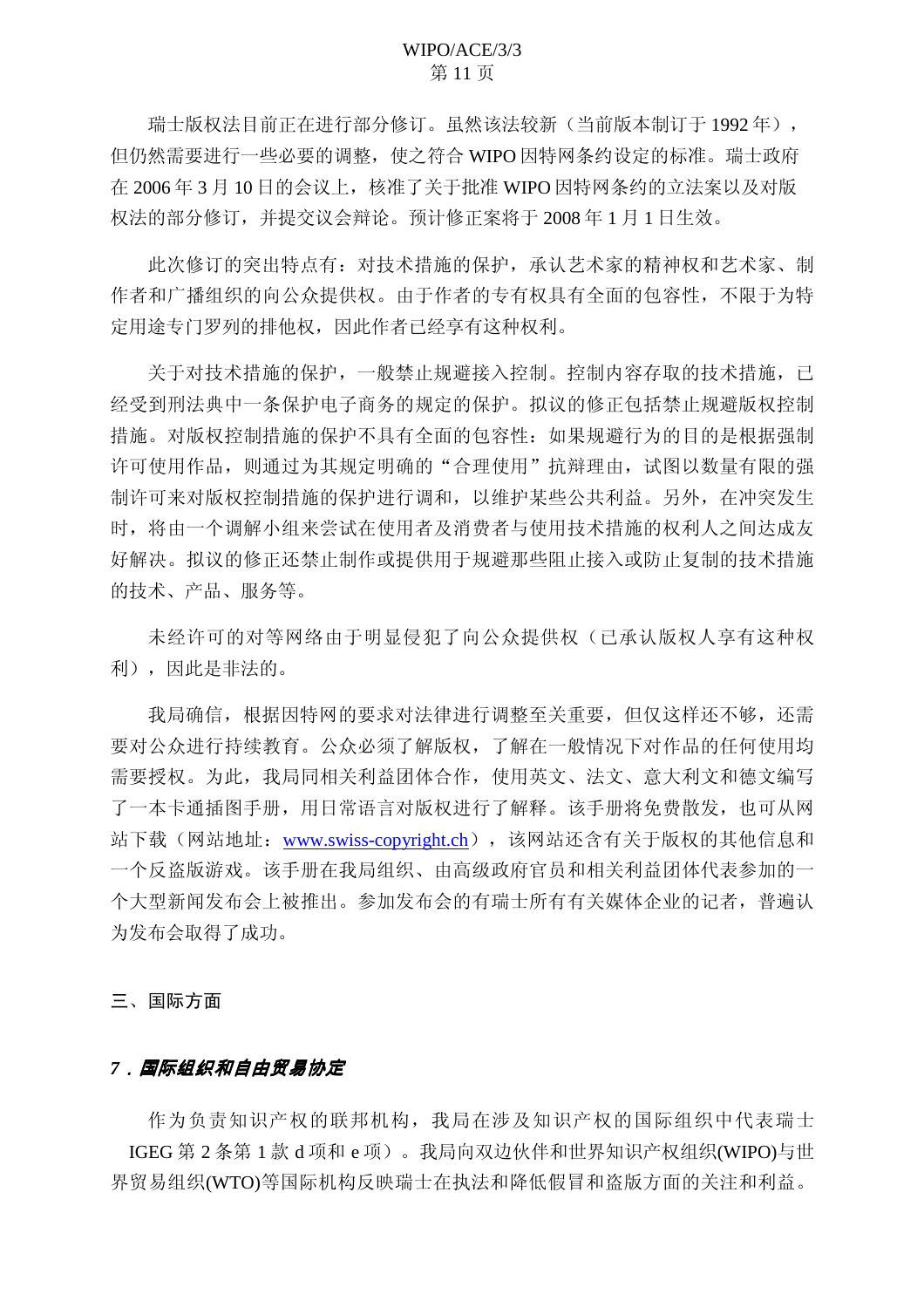<span id="page-11-0"></span>下文重点介绍瑞士在欧洲经济委员会(UN/ECE)保护和落实知识产权促进投资问题咨询 小组和欧洲自由贸易联盟(EFTA)中的活动。

7.1 UN/ECE 保护和落实知识产权促进投资问题咨询小组

UN/ECE 咨询小组是私营部门和政府机构之间建立的一种独特的伙伴关系, 其成 立的目的是在中东欧和前苏联各转型经济体中进行更好的知识产权保护和执法。咨询 小组同所有积极参与知识产权的主要政府间组织合作。它的一个主要目标是向 UN/ECE 成员国在落实知识产权和执法立法过程中提供技术援助, 以及向涉及知识产 权立法和监管的国家机构提供援助。咨询小组活动的核心是组织咨询会议和特别培训 研讨会。

我局是咨询小组的积极成员,并担任共同主席。我局参加了咨询小组举办的多数 活动,并积极参与工作计划的设计。除其他活动之外,我局于 2004 年 11 月参与组织 了一次对罗马尼亚布加勒斯特的磋商访问, 在塞尔维亚和黑山(塞尔维亚和黑山知识 产权评估与商业化开发,贝尔格莱德,2003 年 3 月 27-28 日) 与乌克兰 (知识产权执 法, 基辅, 2003年11月 11-13日)举办了研讨会,并协助组织了在波兰(因特网时代 的知识产权开发, 华沙, 2004年3月 1-2 日)、克罗地亚(知识产权与革新在经济增 长中的作用, 萨格勒布, 2004 年 9 月 22-24 日) 和哈萨克斯坦(知识产权执法的经济 意义, 阿拉木图, 2005 年 7 月 5-7 日) 召开的研讨会。在克罗地亚萨格勒布, 我局举 办了一次关于技术转让的研讨班,并帮助组织和资助研讨班 DVD 的制作。DVD 可应 要求提供。

7.2 双边自由贸易协定对加强知识产权执法的作用

瑞士的外国经济事务政策的主要目标是为瑞士商品和服务打开外国市场,并改善 市场准入的条件。实现这一目的的方式之一是通过签定双边自由贸易协定。因此,瑞 士作为欧洲自由贸易联盟(EFTA)的成员, 与冰岛、挪威和列支敦士登一起, 同其他国 家签定了一系列自由贸易协定。知识产权保护传统上在这些 EFTA 自由贸易协定中具 有重要地位。关于知识产权的章节的目的,是要确保适当水平的知识产权保护。此 外,其目的还在于提供吸引和促进外国直接投资所需的法律确定性,并确保高科技商 品在进口时面临的被假冒风险较低。适当水平的知识产权保护,是互利的贸易机会不 可或缺的要素, 也是促进投资和技术转让的一个先决条件。

一般而言,EFTA 国家签定的自由贸易协定要求各国的执法规定符合 TRIPS 协定 (尤其是第 41 条至第 61 条), 但一般不超过该协定规定的保护水平。然而, EFTA 的 共同政策是对每个伙伴国的情况和需要进行独立评估。在同那些假冒和盗版泛滥的贸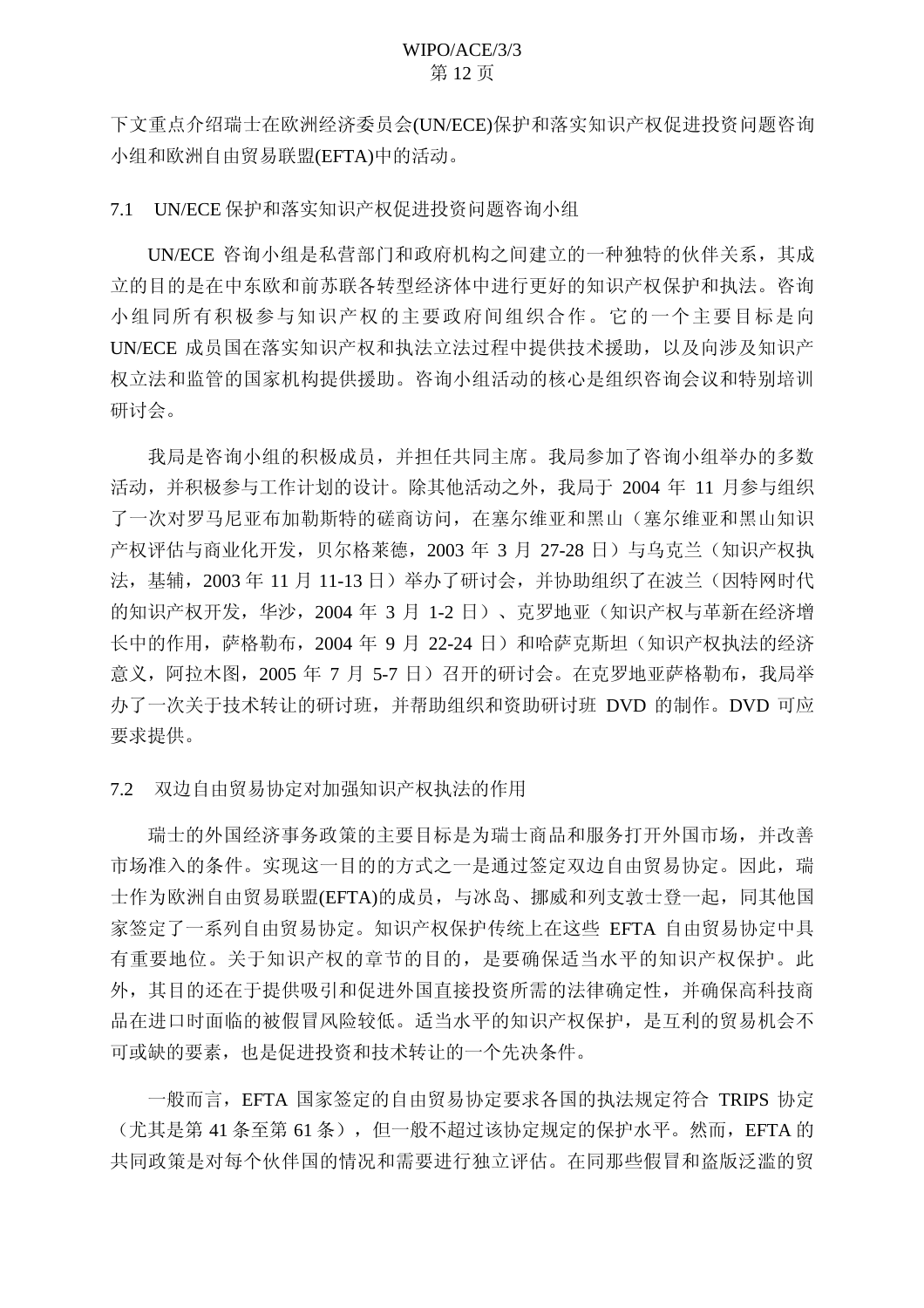<span id="page-12-0"></span>易伙伴进行谈判时,执法政策的作用可能更大。在这种情况下,贸易协定的当事方试 图在谈判过程中找到可以改善执法体制的方法。瑞士和其他 EFTA 成员国通过技术合 作、提高认识和教育水平、提供知识产权领域的实务培训、特别是海关和警察官员的 培训来帮助贸易伙伴发展其国家执法战略。

#### 四、技术合作

1999 年 7 月 7 日,瑞士政府和越南社会主义共和国政府在河内签定了关于知识产 权保护和知识产权合作的协定。该签定已经双方批准。它遵循了一种新的方针,首次 将知识产权作为唯一的重点。该协定分为两部分。第一部分涉及实体法,规定了双方 采取有效的、非歧视性的知识产权保护措施的义务(例如国民待遇和最惠国条款)。 第二部分明确规定了知识产权领域的合作。为落实协定的合作部分,协定包括了一个 附件, 其中规定了特别合作计划(SPC)

建立 SPC, 是为了帮助越南履行知识产权国际条约中所规定的义务。由于越南加 入了世界留易组织, 因此这些条约也包括 TRIPS 协定。

该项目及其各部分工作"以需求为驱动"(即根据越南明确的需要), 旨在使开 展的活动产生可持续和可计量的成果。项目遵循三个原则: 1) 避免重复进行那些可能 已在进行中、由其他赞助者支持的活动: 2)对其他捐助者支持的复杂领域(例如信息 技术) 的活动进行补充或"补缺"; 以及 3) 计划具体、经精心规划的活动, 其中包括 评估标准和后续行动。协定规定了一些灵活性,以便可以在第一年之后根据经验对项 目进行调整。协定规定的总时间和财政资源(不含人力资源)分别是 36 个月和 300 万 瑞士法郎。

合作的总体战略和项目监督的主要责任属于瑞士国家经济事务秘书处(SECO) 执 行机构是我局和越南国家工业产权局。

工作说明分为四大方面的活动,并进一步划分为更具体的任务。四个方面的工作 是: 1) 加强越南知识产权领域的立法和监管框架, 2) 加强知识产权行政, 3) 加强知识 产权执法体系, 以及 4) 提高公众的知识产权意识。

过去三年尤为重视执法。我局在瑞士为越南警察、海关、市场警察和反假冒部门 的代表分别组织了三次为期两周的培训班。这些官员的专业技能和经验, 对于利用现 代化程度更高、官僚作风更弱的手段去改善知识产权执法体系,是不可或缺的。

为确保培训以实践为重点,我局与瑞士海关部门和其他私人执行机构密切合作, 制定了一项特别计划。该计划重点介绍联邦部门和州部门的分工、市场监管职能的分